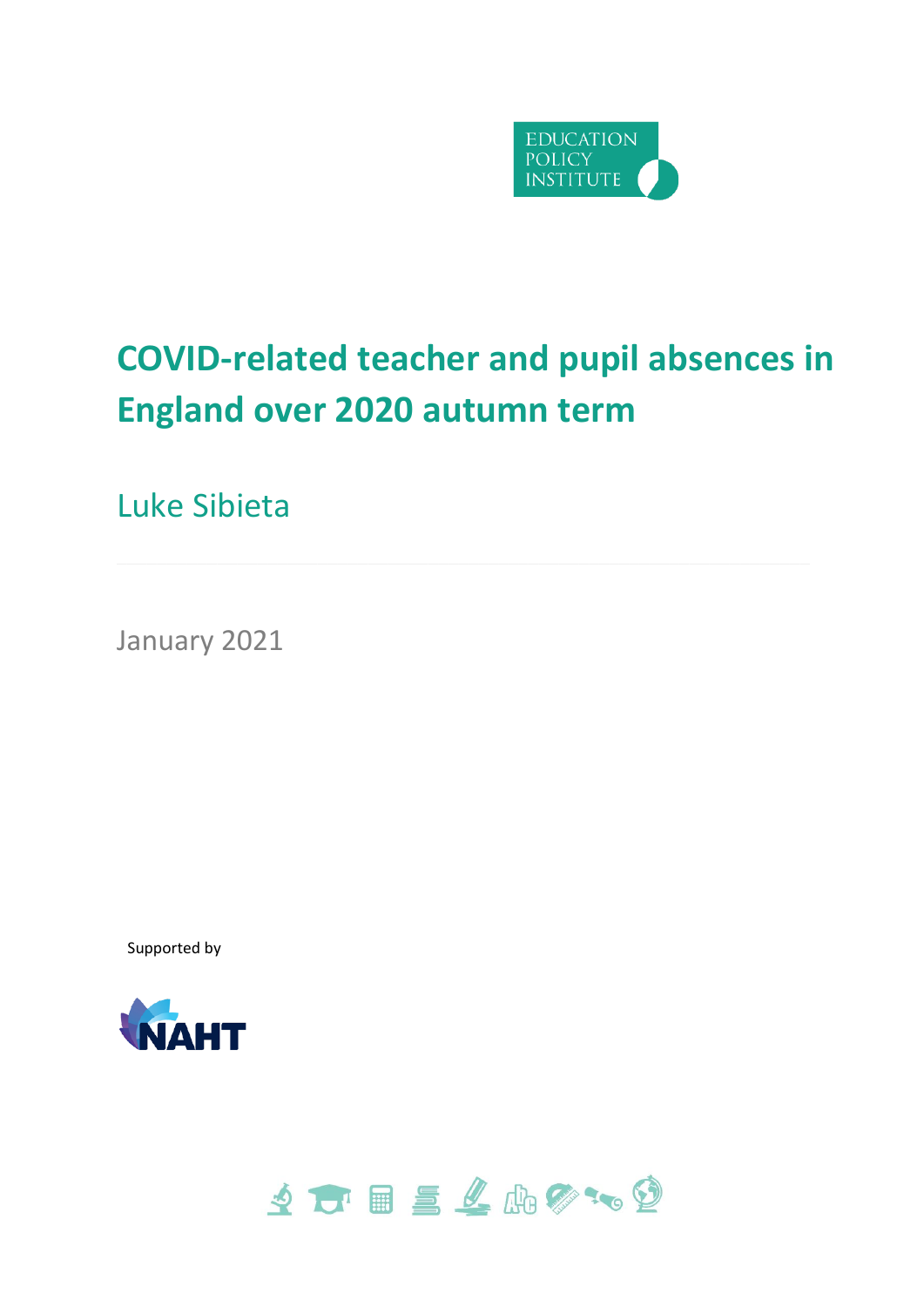# **Summary**

This short report uses newly published data to compare school staff and pupil absences due to coronavirus during the 2020 autumn term in England.

#### **Key findings include:**

- About 0.5-0.9 per cent of primary school teachers were absent due to a confirmed case of coronavirus during the autumn term. This is over 6 times higher than the share of primary school pupils absent due to a confirmed case (0.05 to 0.15 per cent).
- About 0.6-1.0 per cent of secondary school teachers were absent due to a confirmed case over the autumn term, which is about 2-3 times higher than for secondary school pupils (0.2-0.3 per cent).
- Higher pupil absences due to confirmed cases in secondary schools are in line with higher case numbers and infections in older children.
- The share of teachers with a confirmed case is almost certainly higher as compared with the wider population. By exactly how much is unclear. Ideally ,the ONS infection survey should publish updated estimates of the relative risk of infection by occupation (currently only available up to mid-October 2020). Such data would inform debate on the relative merits of prioritising different occupations for vaccinations.
- Looking across local authorities, there is much more variation in the share of teachers absent due to a confirmed case than in the share of pupils absent due to a confirmed.
- The average share of secondary school teachers absent due to a confirmed case over the autumn term ranged from close to zero in the Isle of Wight and Herefordshire up to 2 per cent in Hartlepool, Thurrock, Calderdale, Blackburn and Salford, and up to 3 per cent in Bury. The range for secondary pupils is much narrower, generally from 0 to 0.5 per cent.
- In local authorities with higher confirmed cases among pupils, the rate of confirmed cases is much higher among teachers. This could be because of increased infections in school or because teachers are more susceptible to rising infections in the wider community.
- Despite higher number of confirmed cases amongst teachers, it is pupils who are more likely to be absent for all reasons related to coronavirus (a confirmed case, suspected case or close contact with a confirmed case).
- In primary schools, the share of pupils absent for all COVID-related reasons ranged from 4-5 per cent to 8-9 per cent over the autumn term, which compares with a steady level of 4-5 per cent of primary school teachers over the term.
- In secondary schools, total pupil absences due to coronavirus ranged from 4-5 per cent in October to 11-13 per cent by the end of term. This compares with a mostly steady 4-5 per cent of secondary school teachers.
- This difference arises because pupils are more likely than teachers to need to self-isolate because they were a close contact of a confirmed case. Indeed, a need to self-isolate accounts for the vast majority of pupil coronavirus-related absences.
- More data is needed on how many close contacts teachers and pupils form inside school, and the extent to which a higher need to self-isolate for pupils is driven by contacts outside of school.
- There is also a need to understand the extent to which pupils need to self-isolate because of confirmed cases amongst teachers compared with confirmed cases amongst other pupils.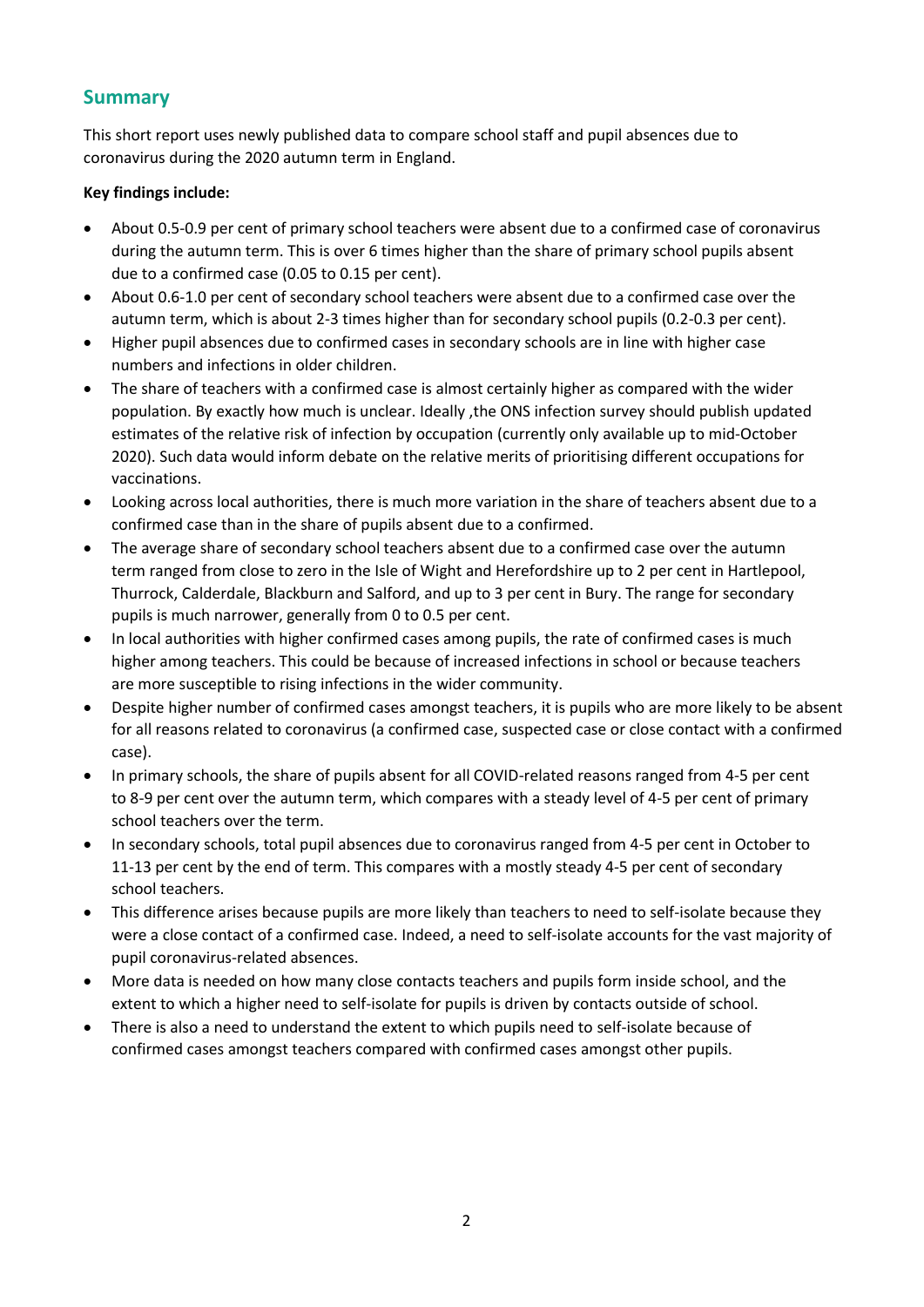# **Introduction**

Earlier this week, the Department for Education (DfE) published new data on teacher absences over the 2020 autumn term, including the extent to which absences were related to coronavirus. This complements existing data on reasons for pupil absence. In this short briefing, we outline comparative levels and trends in COVID-related absences amongst pupils and school staff. In many ways, these trends and comparisons raise more questions than answers, many of which relate to highly topical issues, such as how and when schools should re-open to more pupils, and the extent to which school staff should be prioritized for vaccinations. We therefore conclude with a list of key data and policy questions raised by this analysis.

All figures relate to the period from the week commencing October  $12<sup>th</sup>$  to the last week of term in the week commencing December 14th. The figures relate to the Thursday of each week, and Wednesday in the last week of term. This matches the approach used in official figures, though the overall patterns are very similar for December 17<sup>th</sup>. Figures are only shown when response rates were greater than 50 per cent of schools. Absences due to confirmed cases include pupils and school staff testing positive for coronavirus, with total COVID-related absences including those with suspected cases (i.e. displaying symptoms, but not yet testing positive), and individuals self-isolating due to close contact with a confirmed case (in or outside of school). For pupils, the DfE produces an upper and lower estimate for the proportion of pupils self-isolating nationally, and in a local authority, each day and week, but produces a single estimate for teachers (i.e. no upper and lower bound).

# **Trends in COVID-related absences in primary schools**

Figure 1(a) shows the share of primary school pupils with confirmed cases of coronavirus, as well as the estimated total share of pupils absent for COVID-related reasons, with the latter including pupils with suspected cases and self-isolating due to close contact. The equivalent figures for primary school teachers are shown in Figure 1(b). In all cases, the dashed lines indicate the 10<sup>th</sup> and 90<sup>th</sup> percentiles across local authorities.

As can be seen, the share of primary school pupils with a confirmed case of coronavirus was extremely low throughout the period this data was collected, varying from 0.05 per cent of primary school pupils in mid-October to a high of 0.15 per cent in late November. There was some variation across local authorities, but not much. In 10 per cent of local authorities, the share of primary school pupils with confirmed cases was close to or actually zero. In 10 per cent of local authorities, it was above 0.2 per cent, but never rose above 0.6 per cent of primary school pupils.

In sharp contrast, the share of primary school teachers with a confirmed case was much higher, ranging from 0.5 per cent of teachers in mid-October to 0.9 per cent of teachers in late November. There was also significant variation across local authorities. In one in ten local authorities, the share of primary school teachers absent due to a confirmed case was lower than 0.2 per cent, but above 2 per cent of teachers in the one in ten local authorities with the highest confirmed cases. In some isolated cases this rose above 3 per cent of teachers, such as Bury in November, and Havering, and Barking and Dagenham in December.

The difference in case numbers between teachers fits with testing data showing that there are higher numbers of confirmed cases amongst adults than in primary school age children, and lower infection rates amongst children (including both symptomatic and asymptomatic cases). $<sup>1</sup>$ </sup>

<sup>1</sup> [https://coronavirus.data.gov.uk/,](https://coronavirus.data.gov.uk/)

[https://www.ons.gov.uk/peoplepopulationandcommunity/healthandsocialcare/conditionsanddiseases/bulletins/corona](https://www.ons.gov.uk/peoplepopulationandcommunity/healthandsocialcare/conditionsanddiseases/bulletins/coronaviruscovid19infectionsurveypilot/8january2021) [viruscovid19infectionsurveypilot/8january2021](https://www.ons.gov.uk/peoplepopulationandcommunity/healthandsocialcare/conditionsanddiseases/bulletins/coronaviruscovid19infectionsurveypilot/8january2021)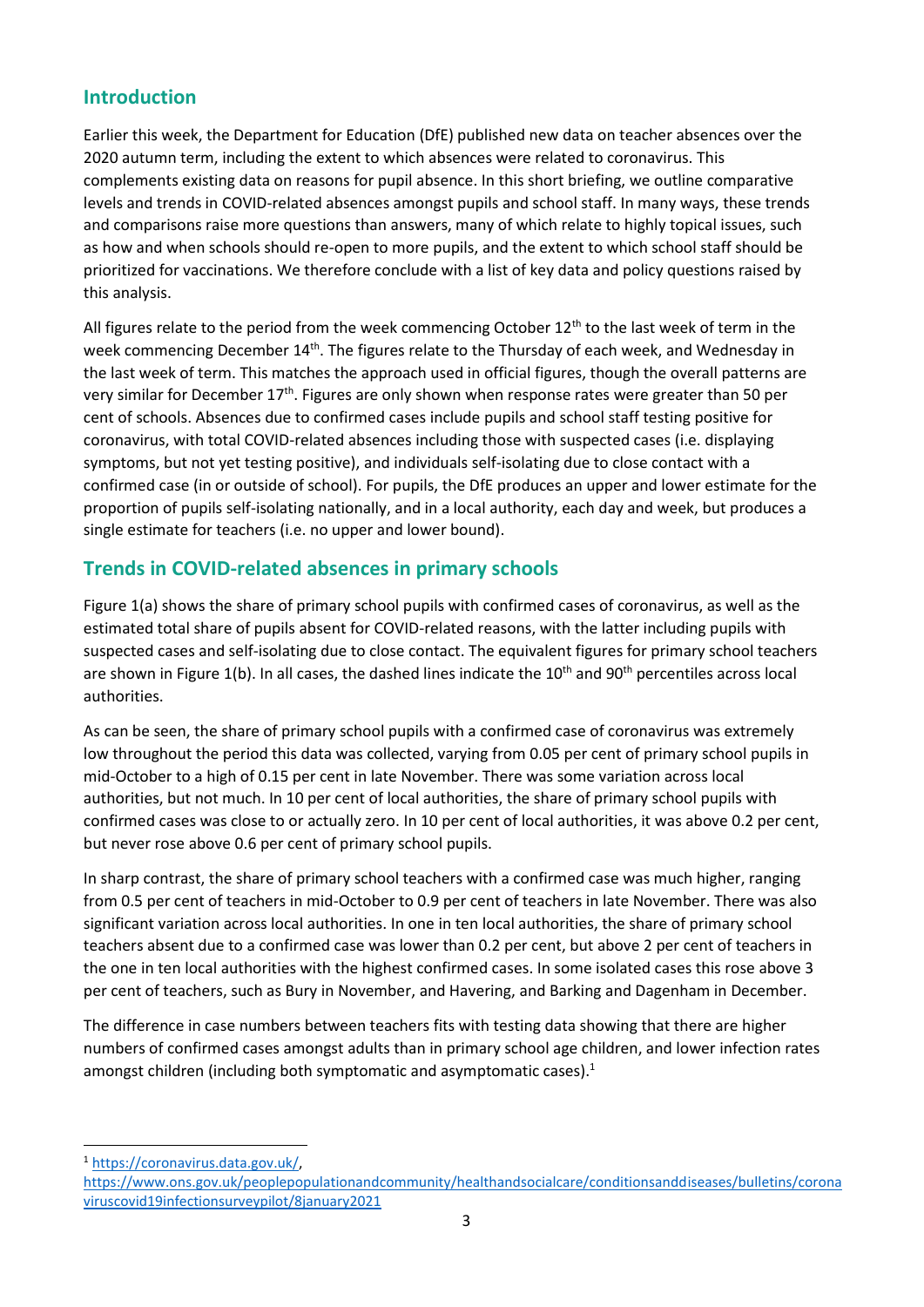# **Figure 1. Primary school COVID-related absences amongst pupils and teachers**

### **a) Pupils b) Teachers**



*Notes and sources for England: Figures relate to the Thursday of each week, except for the last week of term which is shown for Wednesday December 16th. Figures are only included if response rates are greater than 50 per cent. Dashed lines indicate 10th and 90th percentiles across local authorities meeting these sample requirements (https://explore-education-statistics.service.gov.uk/find-statistics/attendance-in-education-and-early-yearssettings-during-the-coronavirus-covid-19-outbreak).* 

Despite the much higher case numbers amongst teachers, pupils were more likely to be absent for all COVID-related reasons, largely because they were more likely to be close contacts of confirmed cases. Indeed, self-isolation as a close contact accounts for over 90 per cent of primary school pupils absent for COVID-related reasons (the only exception being the last week of term when suspected cases accounted for a rising share).

In total, about 4-5 per cent of primary school pupils were absent for all COVID-related reasons in October, which rose to about 8-9 per cent of primary school pupils by the end of November. It then fell back during early December before rising back up to 8-9 per cent of primary school pupils by the end of term. There was large variation around these averages, with over 10 per cent of primary school pupils absent for COVID-related reasons in one in ten local authorities during October and much of November. However, this range became even larger by the end of December, with 20 per cent or more of primary school pupils potentially absent for COVID-related reasons in one in ten local authorities in the last week of term, e.g. Waltham Forest, Thurrock, Havering, and Enfield.

The total share of teachers absent for COVID-related reasons was around 4-5 per cent of teachers throughout the whole term. In one in ten local authorities, this rose to above 8-9 per cent of teachers, but was never as high as the potential number of pupils self-isolating.

Further data suggests that, of those self-isolating, 60-80 per cent of teachers were self-isolating because of close contact in school, with the rest self-isolating due to contact outside of schools. This suggests that the main reason for self-isolation is close contact within school, but highlights the importance of also considering behavior outside school.

We therefore see that primary school teachers are much more likely to be absent because they have a confirmed case, but pupils are more likely to be absent because they were a close contact of a confirmed case. The exact reason for this divergence is not clear, but could be explained by a number of factors, e.g.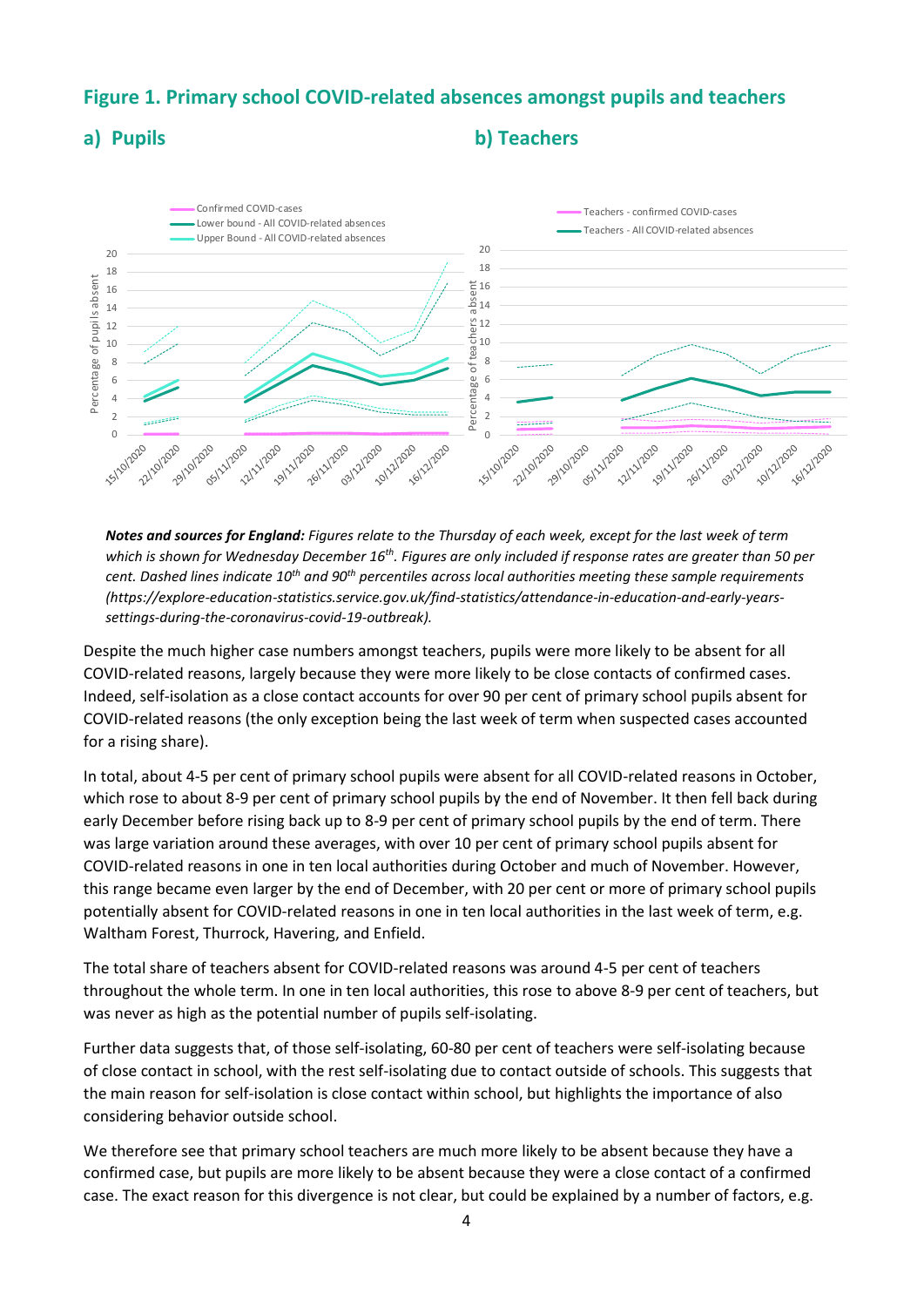differences in the number of individuals who teachers and pupils come into contact with in school due to the nature of bubbles and school organisation, or differences in behaviors outside of school.

In Appendix Figure A, we show the equivalent figures for teaching assistants and other staff. This shows a very similar pattern to teachers, with 0.5-0.9 per cent of teaching assistants and other staff absent because they had a confirmed case over the course of the term. But only about 3-5 per cent of teaching assistants and other staff are absent for all COVID-related reasons.

# **Trends in COVID-related absences in secondary schools**

Figure 2 shows the equivalent set of figures for secondary schools. The share of secondary school pupils absent because of a confirmed case was 0.2-0.3 per cent over the autumn term, which is higher than in primary schools (0.05-0.15 per cent of pupils), but still much lower than among teachers. This difference between primary and secondary school pupils is in line with ONS and confirmed case testing data showing higher cases and infections in older children.

The share of secondary school teachers with a confirmed case was 0.6-1 per cent over the course of the term, broadly similar in level and trends to that seen for primary school teachers.

As with primary school pupils, the vast majority of COVID-related absences were down to self-isolation as a result of close contact with a confirmed case (accounting for over 85 per of COVID-related absences each week). The share of secondary school pupils absent for all COVID-related reasons rose from 5-6 per cent in mid-October to 10-13 per cent of pupils in mid-November. This then fell back during the November lockdown, but rose back up to 11-13 per cent by the end of term.

There was also significant variation around this average across local authorities. In one in ten local authorities in mid-November, as many as 20 per cent of secondary school pupils were absent for COVIDrelated reasons, mainly because they were told to self-isolate as a close contact. By end of term, in one in ten local authorities, potentially 30 per cent or more secondary school pupils were absent for COVIDrelated reasons. This includes areas such as Luton, Havering, Thurrock, and Kent.

As with primary school teachers, the total share of secondary school teachers absent for all COVID-related reasons was 4-5 per cent across most of the term and is clearly lower than the share of pupils absent for all COVID-related reasons. This again results from a lower share of teachers needing to self-isolate. Of those needing to self-isolate, about 40-50 per cent relate to close contact in school. This again highlights the importance of contacts outside of school.

Appendix Figure A shows the same trends for teaching assistants and other staff in secondary schools. The share of teaching assistants and other staff absent due to a confirmed case was around 0.4-0.7 per cent over the autumn term and only about 2-4 per cent were absent for all COVID-related reasons.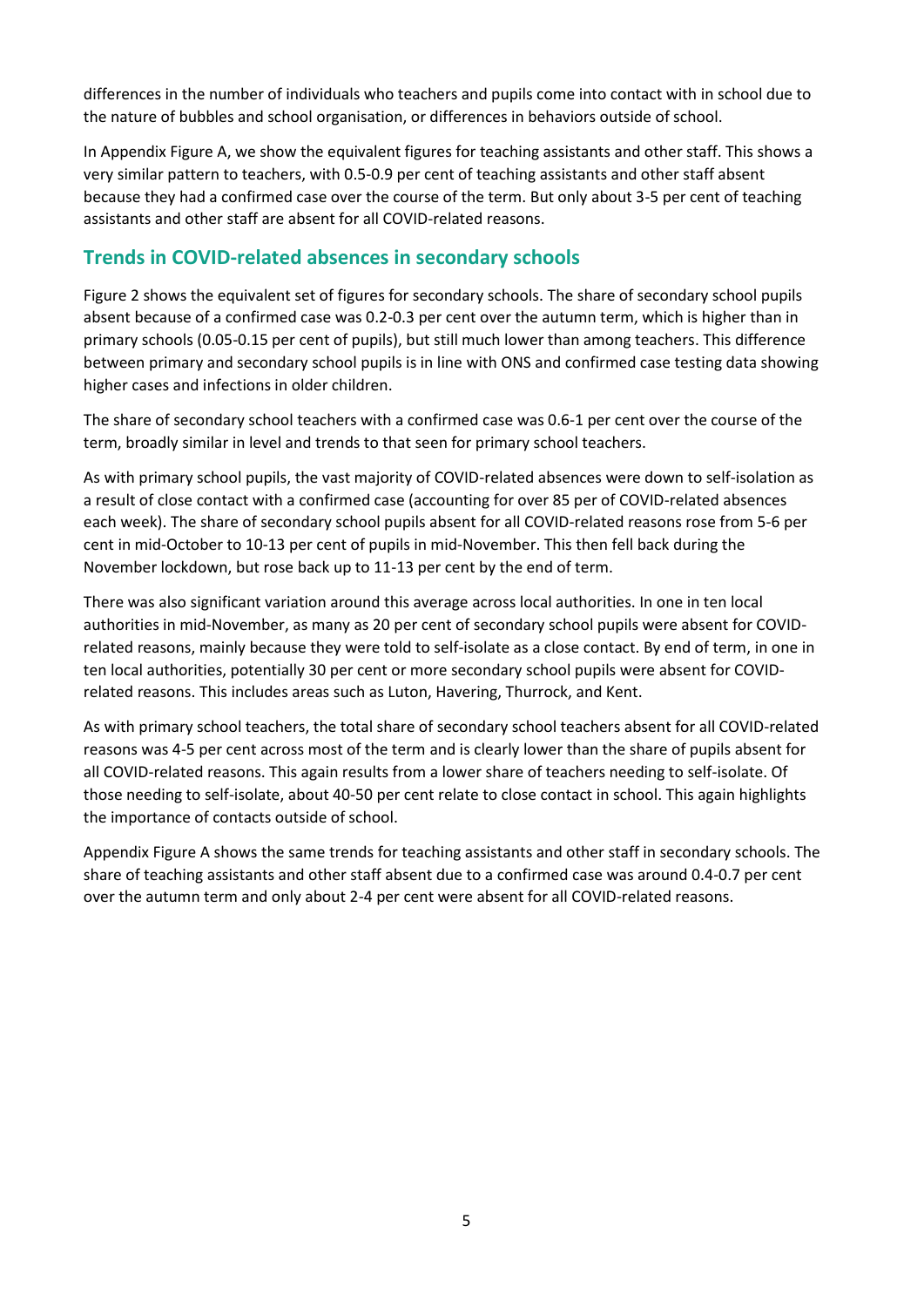# **Figure 2. Secondary school COVID-related absences amongst pupils and teachers**

### **a) Pupils b) Teachers**



*Notes and sources for England: Figures relate to the Thursday of each week, except for the last week of term which is shown for Wednesday December 16th. Figures are only included if response rates are greater than 50 per cent. Dashed lines indicate 10th and 90th percentiles across local authorities meeting these sample requirements (https://explore-education-statistics.service.gov.uk/find-statistics/attendance-in-education-and-early-yearssettings-during-the-coronavirus-covid-19-outbreak).* 

### **Comparisons between teachers and the wider population**

Unfortunately, it is not possible to undertake a precise comparison between confirmed cases among teachers and the general population because the school survey captures a different concept (absences resulting from confirmed cases at a point in time) than general testing data (proportion testing positive over the past day or week).

There are, however, strong reasons to believe that the rate of confirmed cases amongst teachers is higher than amongst all adults or the general population. The regular ONS infection survey provides an estimate of the share of the population testing positive for coronavirus, which is a more comprehensive measure, including symptomatic and asymptomatic cases. This shows that the share of the population testing positive for coronavirus was about 0.8-1.2 per cent over the period from mid-October to mid-December. This compares with about 0.2-0.4 per cent of the population testing positive for coronavirus each week over the same period in the daily COVID testing data.<sup>2</sup> Actual infections are therefore much higher than positive cases in testing data, largely due to a high number of unidentified, asymptomatic cases. Given that we see 0.5-1 per cent of teachers absent due to a confirmed, positive case (highly likely to capture most symptomatic cases), it seems highly likely that the total number of infections amongst teachers is higher than amongst the rest of the population (0.8-1.2 per cent). By how much is not clear.

This contrasts with past evidence from the ONS infection survey, which suggested that case rates amongst teachers were not substantially different from other occupations.<sup>3</sup> However, this related to the period from September to early October when general case numbers were much lower. Unfortunately, these

<sup>2</sup> https://coronavirus.data.gov.uk/

<sup>3</sup>

https://www.ons.gov.uk/peoplepopulationandcommunity/healthandsocialcare/conditionsanddiseases/bulletins/corona viruscovid19infectionsurveypilot/6november2020#analysis-of-the-number-of-school-workers-key-workers-and-otherprofessions-in-england-who-had-covid-19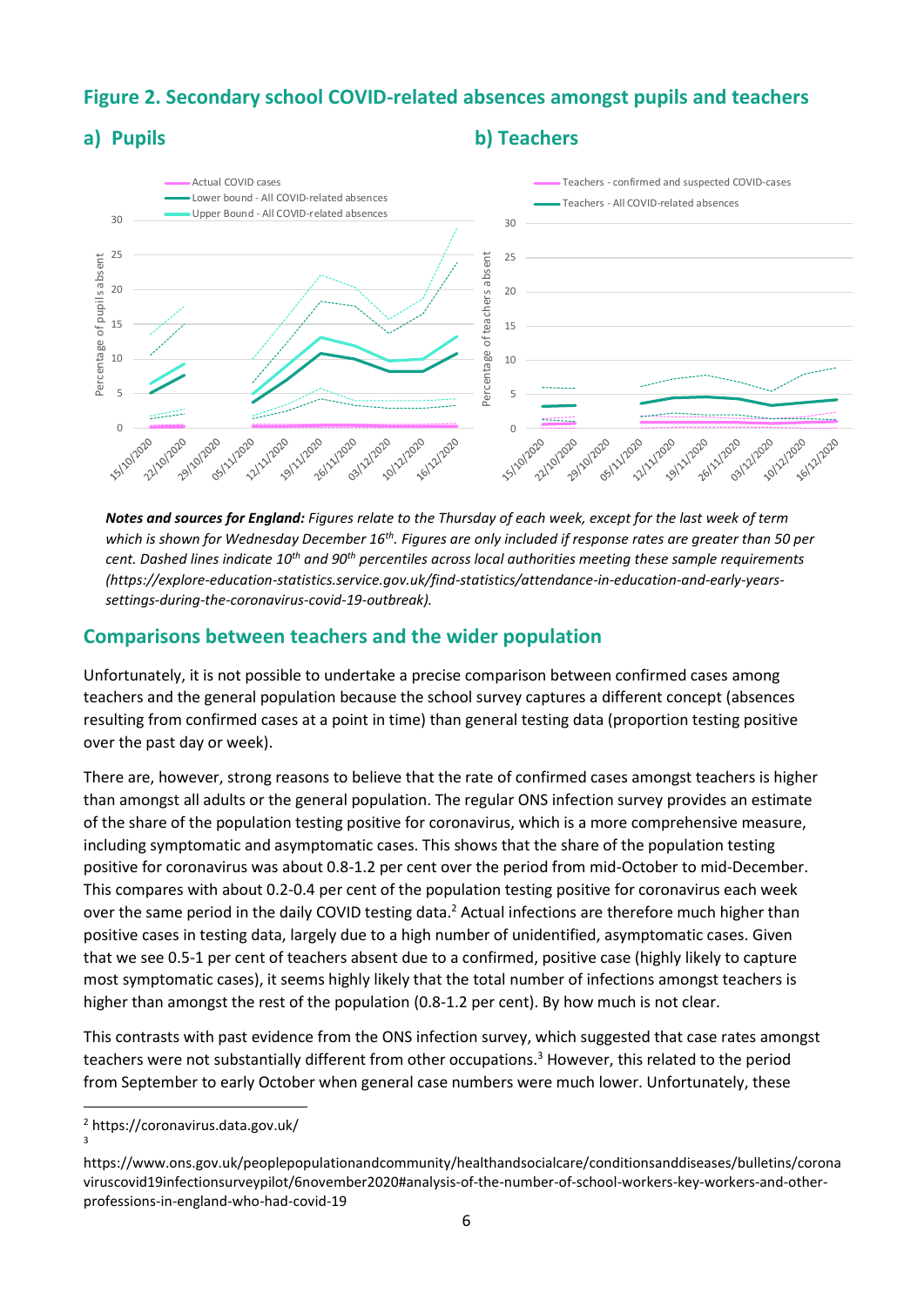comparisons have not been repeated, but would incredibly useful in understanding the relative risk of contracting coronavirus for teachers and other school staff.

# **Relative levels of teacher and pupil confirmed cases across local authorities**

Figure 3 shows a scatter plot of the level of absence due to confirmed cases amongst pupils (x-axis) and teachers (y-axis) across local authorities, averaged over the whole term.

For both primary and secondary schools, we see that the average share of teachers with a confirmed case is almost always higher than the share of pupils absent due to a confirmed case. This pattern is more extreme for primary schools than secondary schools and is to be expected given that we have already seen that teachers were much more likely to have a confirmed case than pupils.

What we further see from this graph is that there is a lot more variation in the average share of teachers with a confirmed case. For example, in secondary schools, the average share of teachers absent due to a confirmed cases ranges from 0.1 per cent of teachers in the Isle of Wight and Herefordshire up to 2 per cent in Hartlepool, Thurrock, Calderdale, Blackburn and Salford, and up to 3 per cent in Bury.

Second, for local authorities with a higher share of pupils with a confirmed case, the share of teachers with a confirmed case is much higher, particularly in primary schools. This could have a number of potential causal interpretations. It could be that as the share of pupils with a confirmed case rises, teachers become more likely to develop cases as a direct result. Alternatively, it could be that case rates amongst teachers respond more quickly to increases in community wide infections amongst pupils.

# **Figure 3. Primary school COVID-related absences amongst pupils and teachers**



#### **a) Primary schools**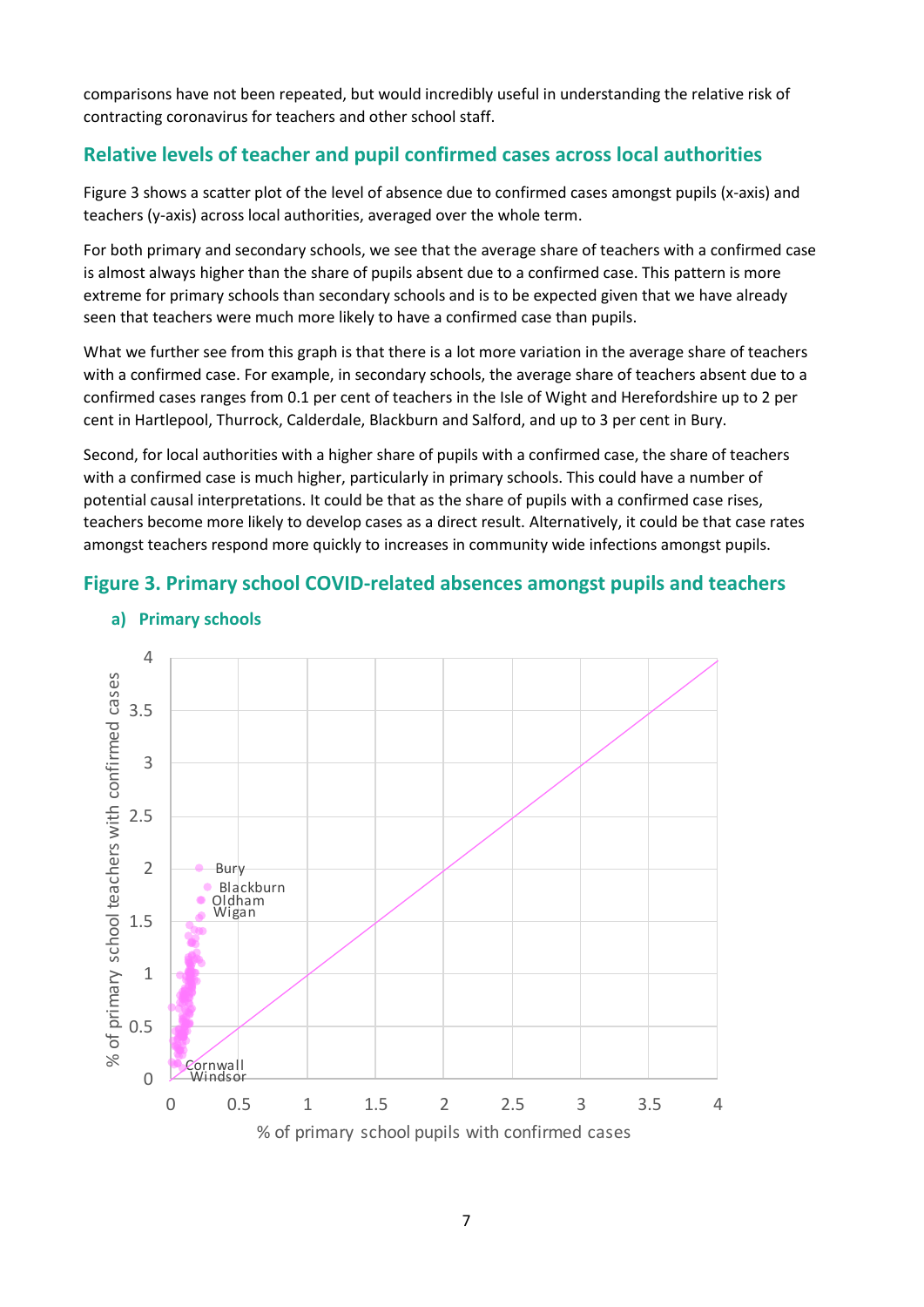### **b) Secondary schools**



*Notes and sources for England: Figures relate to shares of pupils and teachers absent due to a confirmed case averaged across all data points for each local authority between mid-October and the last week of term in December. Figures relate to the Thursday of each week, except for the last week of term which is shown for Wednesday December 16th. Figures are only included if response rates are greater than 50 per cent. (https://explore-education-statistics.service.gov.uk/find-statistics/attendance-in-education-and-early-yearssettings-during-the-coronavirus-covid-19-outbreak).* 

#### **Policy questions**

This analysis shows that absences due to confirmed cases of coronavirus were much higher amongst teachers than amongst pupils. In primary schools, teachers were over 6 times more likely to be absent due to a confirmed case than pupils. In secondary schools, teachers were about 2-3 times more likely to be absent due to a confirmed case than pupils. The share of teachers absent due to confirmed cases was similar across primary and secondary schools, and the differences in pupil absences due to confirmed cases between primary and secondary schools is in line with differences in infections and cases by age group.

Despite this, it is pupils who are more likely to be absent from school due to all reasons related to coronavirus. This is because pupils are more likely than teachers to be self-isolating due to close contact with a confirmed case.

This analysis is informative about trends in absences and cases amongst pupils and teachers, but in many ways it raises a large series of key questions, which are highly relevant to ongoing debates:

• **How do infection levels for teachers compare with other occupations?** Such a comparison was published using the ONS infection survey for data up to mid-October. Unfortunately, an updated version has not been published. It would be extremely informative for the current debate on the relative risk of infection for school staff and the merits of prioritising school staff for vaccinations, either now or when vaccinations are extended to younger age groups.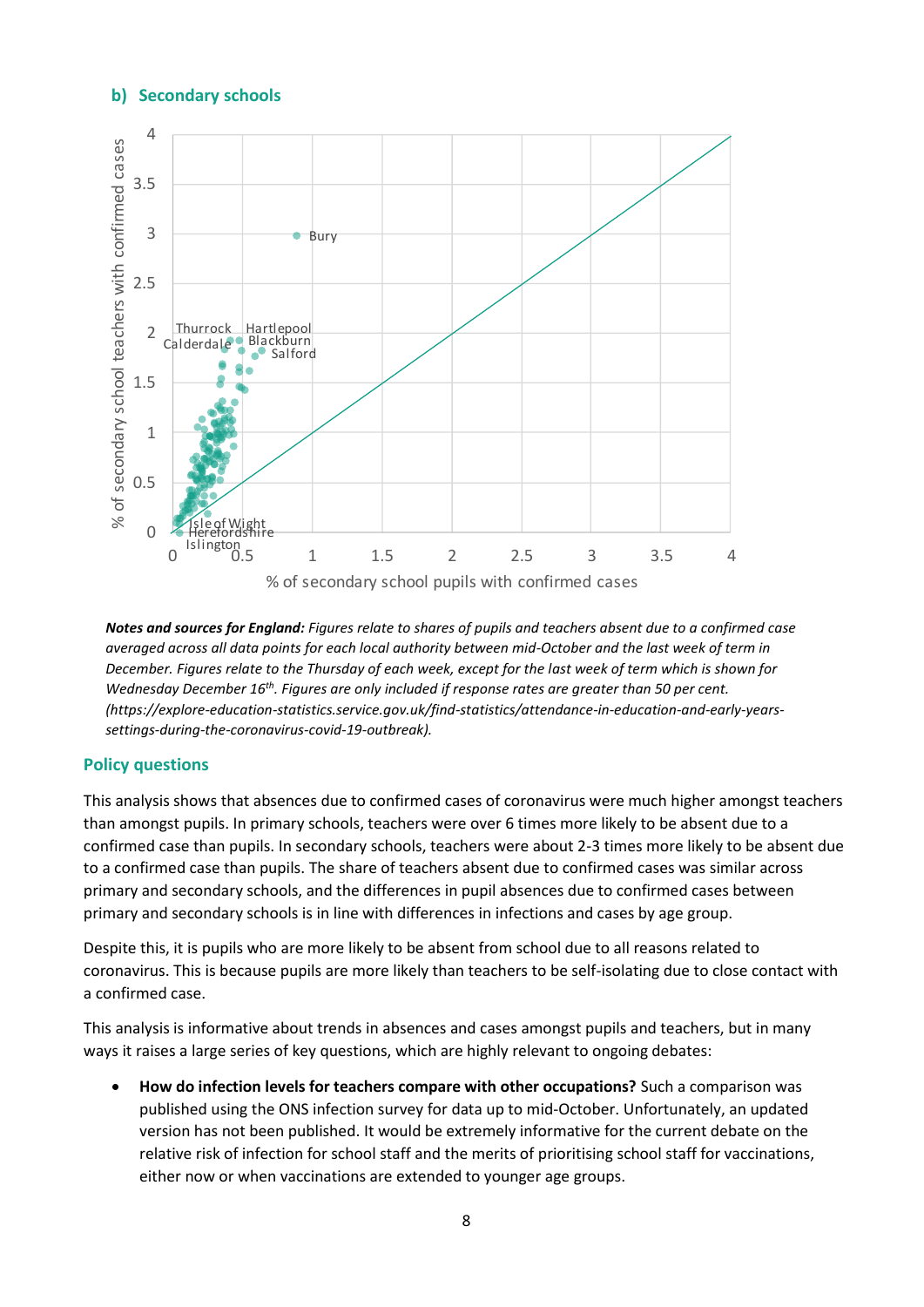- **How many of the COVID-related absence amongst pupils – principally self-isolation rather than confirmed cases - relates to close contact with a teacher or member of school staff with a confirmed case?** The difference in case rates in the school survey between school staff and pupils suggests this could be a substantial source of COVID-related absences in schools. Further data and knowledge here could inform the best ways to reduce infections and self-isolation when schools do reopen to all pupils.
- **How much of the COVID-related absence amongst pupils relate to close contacts and behaviour outside of school?** This doesn't appear to be part of the current school survey, but could be very useful to understand the relative risk of infection in schools vs other settings, as well as how the effect of reopening schools to all pupils may depend on other measures and restrictions in the community.
- **How much of the higher COVID-related absence amongst pupils relates to the way bubbles and classes are organised?** Here, it would be useful to know how many close contacts pupils and teachers make in a regular school day or week. If pupils are likely to be in touch with more contacts in a school than a teacher, it would be useful to understand the feasibility of changing this.